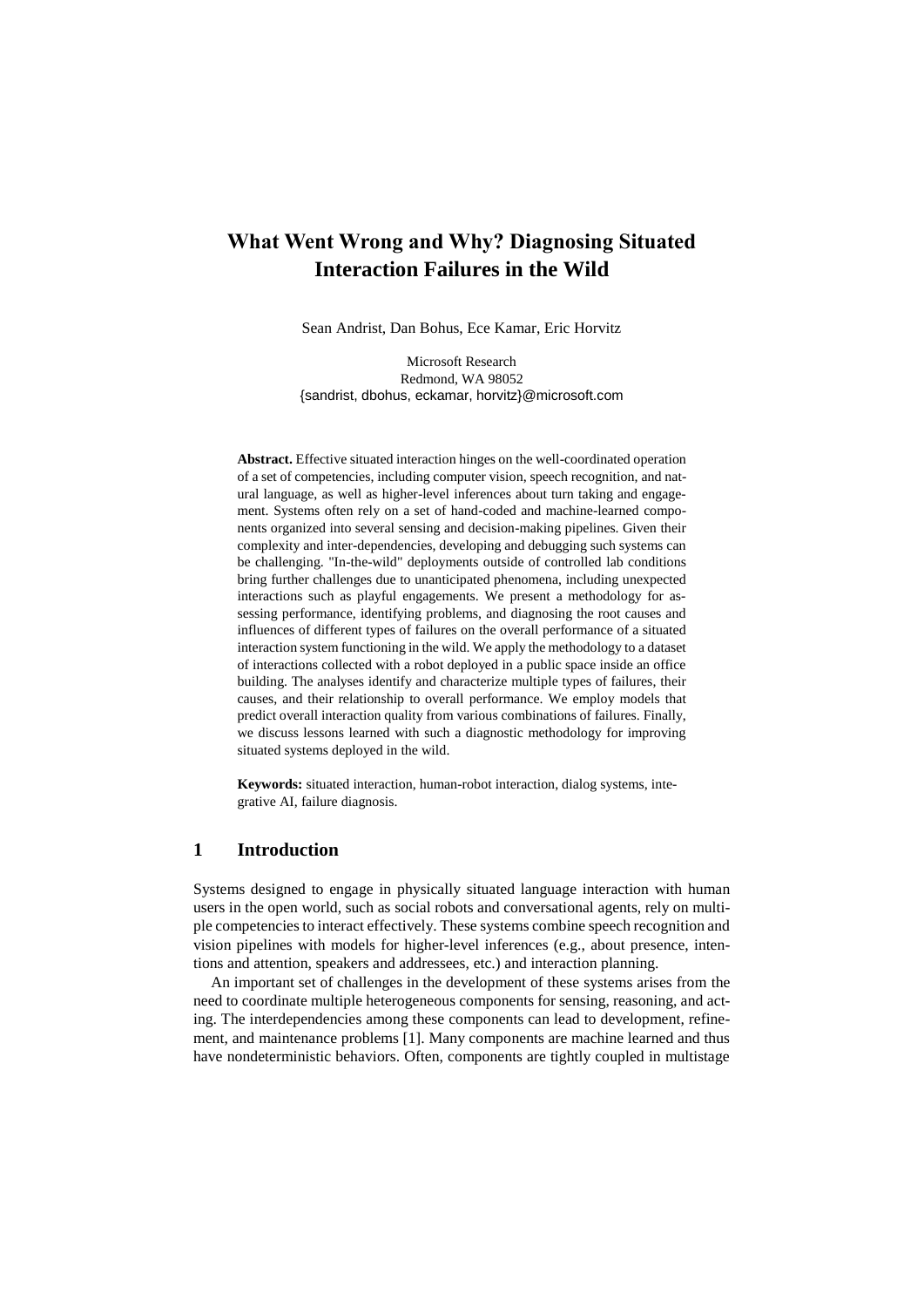processing pipelines, making it difficult to diagnose errors and assign blame. For example, when failures occur in a speech processing pipeline, it is difficult to pinpoint exactly which of the relevant sub-components (e.g., echo cancellation, voice-activity detection, speech recognition, language understanding, etc.) is to blame and where efforts for improving the system should be focused. Since components may be trained on the erroneous outputs of other components, making improvements to individual components can lead to novel failures downstream and degraded performance [2].

Another set of challenges in these systems arises from the nature and diversity of interactions that may occur in the real world [3, 4]. When designing and testing situated systems in a laboratory environment, subjects are typically instructed to carry out a specific task with the system. Functionality and failures are assessed in relation to a battery of subjective and objective task-specific metrics. However, once deployed in the wild, the specific task goals assumed in the design and study of the system may not align with the goals of people approaching or engaging with the system. Users may attempt actions that are out-of-domain and therefore difficult to handle. Even when a user is interacting within the system's intended domain, there can be wide variability in interaction styles and attitudes. Especially during first encounters with the robotic system, many users may be driven by curiosity about the system, rather than a real taskcentric need; they may playfully test the system's capabilities. The types of failures occurring in an interactive system may change based on the nature of the interaction.

We present an annotation-based methodology combining observer and system-expert views to investigate failures in a deployed situated interactive system. The methodology is composed of a workflow of annotations and analyses for identifying the type of interaction users engage in, assessing the overall interaction quality, identifying specific problem types on a turn-by-turn basis, and diagnosing the root causes of these problems along with their impact on the system's overall performance. Root causes are associated with specific components identified by the system expert. We investigate relationships between observed failures, their component causes, and the overall interaction quality with the goal of diagnosing the most important system problems.

We showcase the methodology through a case study with a directions-giving humanoid robot. The methodology allows us to gain insight into the system's behavior and performance towards guiding future engineering efforts. The analyses show that problems with the content of robot utterances explain overall interaction quality better than problems with timing. Across different components, speech recognition and engagement component failures are most informative in understanding overall quality, and data-driven models that consider all component failures are capable of predicting quality scores close to the level of a human annotator. The analyses also show that the type of the interaction that happens in the wild is an important factor in error diagnosis affecting not only interaction quality but also the types and origins of problems.

## **2 Background**

Prior relevant research on failure diagnosis has proposed the use of crowdworkers to understand bottlenecks and to perform blame assignment in single-shot machine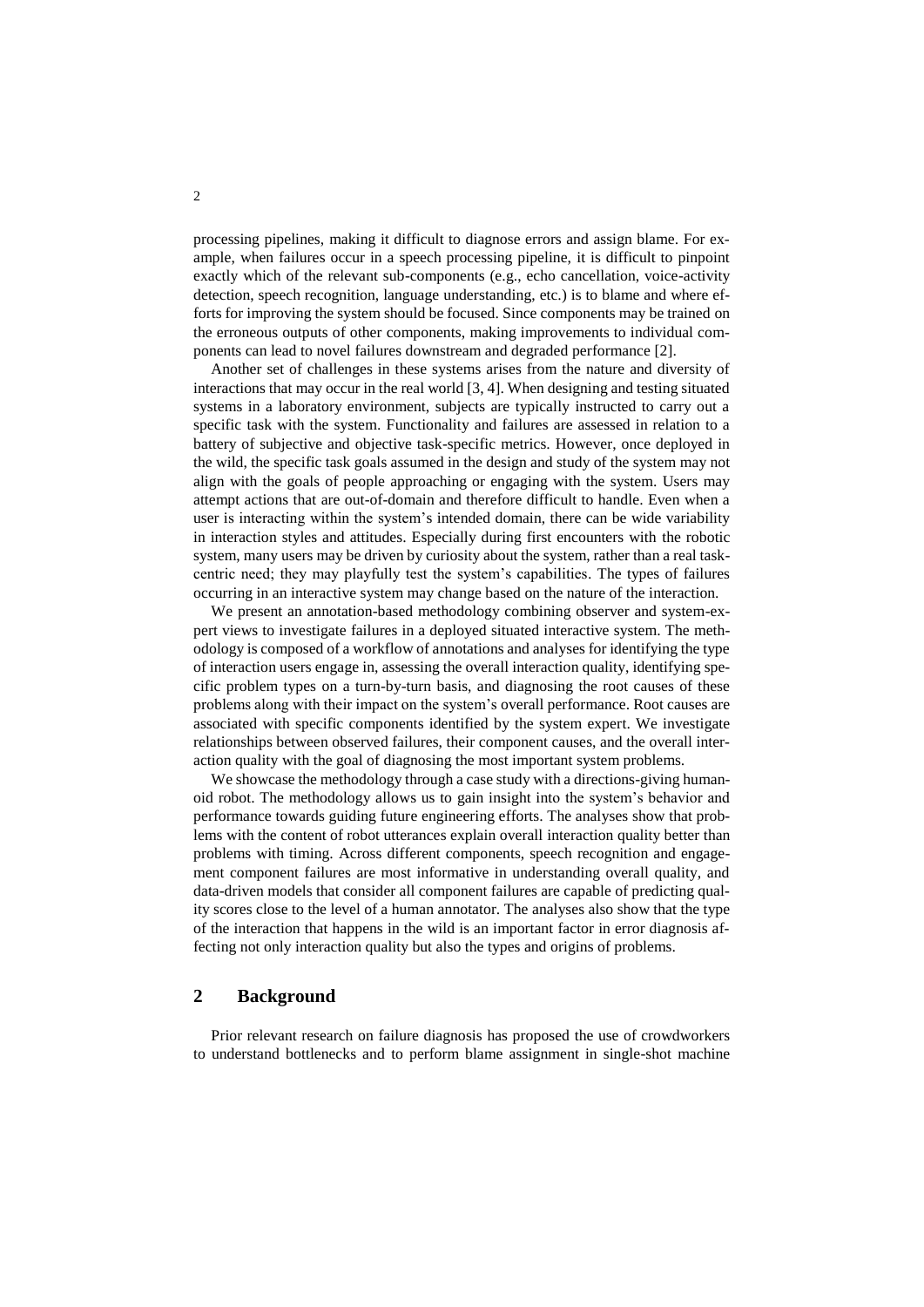

Figure 1. *The Directions Robot interacting with a user*

learning pipelines [2, 5]. However, this approach hinges on the ability to rapidly simulate system execution to test potential fixes in the loop, and is thus not viable for temporally extended situated interactions seen with human-robot interaction.

A large body of work has addressed the topics of evaluation and blame assignment in spoken dialog systems [6, 7]. Schmitt et al. investigate *interaction quality* at arbitrary points in the dialogue by utilizing external observer annotations [11]. The PARADISE framework utilizes multiple regression analysis to model the relationship between objective task success, dialogue costs, and user satisfaction of a spoken dialogue system [12]. Methods for detecting errors directly from recognition results, inferring previous errors from user reactions to the system, and predicting possible future errors based on dialogue turns have also been explored [13]. Walker et al. [14] assessed the performance of error detection models using multiple components of a dialogue system, finding the best results when all components were considered together (ASR, NLP, Dialogue Manager, etc.). Our work complements and extends these efforts by considering larger heterogeneous robot systems with multimodal interaction competencies and by reasoning about system behavior in the wild with respect to different interaction types.

## **3 Directions Robot**

The experimental basis for the work reported in this paper is the Directions Robot [8] (Figure 1), which couples a Nao robot with off-board sensors and processing. The system uses an external wide-angle RGB camera and a Kinect sensor in speech and vision processing pipelines which allow it to reason about conversational engagement [9] (i.e., determine who is engaged in an interaction) and turn-taking (i.e., determine when it should speak) in multiparty interaction. The robot can understand requests for directions to people's offices by name or number, as well as to common areas (e.g., kitchen, bathrooms, etc.). When speaking, the robot coordinates speech with head movements and arm gestures. The system is deployed outside the elevators on the third floor in our building. Traffic in this area includes both building residents and visitors. We placed signs near the robot and inside the elevators briefly describing the robot capabilities, as well as the policies for data collection and opting out.

Interactions that naturally occur in this space can be classified into several distinct types. A subset of interactions is characterized by users having a real need to seek directions, which we refer to as **In-Domain-Real** interactions. However, previous research with this system has revealed that a large portion of interactions are not based in an actual need for directions [10]. Some interactions arise out of curiosity and desire to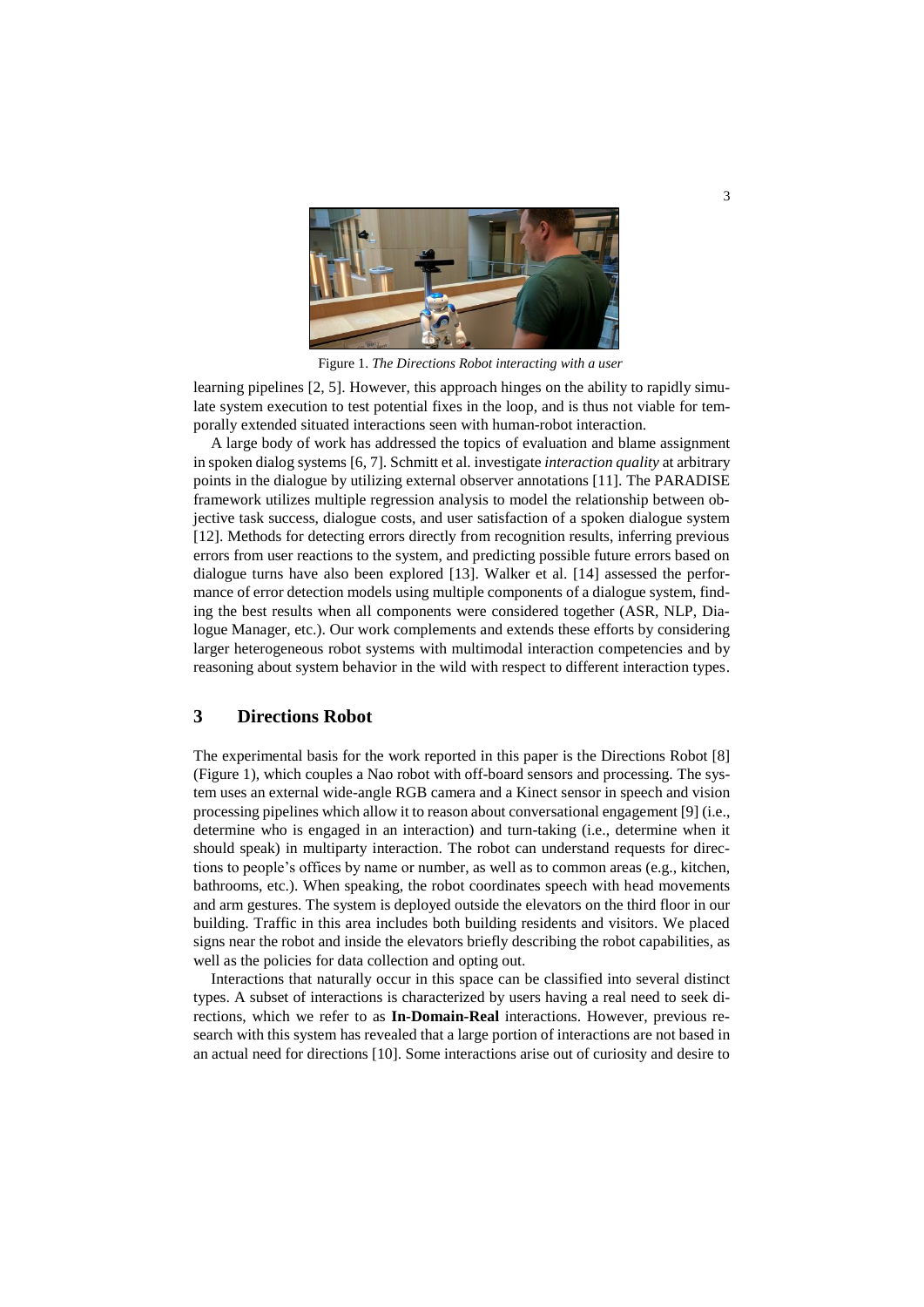test the systems with directions requests (**In-Domain-Exploring**). Others diverge entirely from seeking directions, e.g., users asking the robot about the weather (**Out-of-Domain**). Moreover, due to various failures in face detection and engagement modeling, the robot sometimes falsely starts interactions with "imagined" people or with people who did not wish to engage. We refer to these as **Falsely-Initiated** interactions. Different user intentions and interaction types have influences on the behavior of the system and on considerations for a successful interaction.

# **4 Annotating Failures**

We collected a dataset of 173 interactions over a period of eleven days with the Directions Robot. The average interaction duration was 25 seconds, with the longest interaction lasting 164 seconds. 141 (82%) of the interactions involved a single engaged participant, while 32 (18%) involved two or more engaged participants.

Our methodology involves annotating the dataset across four different dimensions: *interaction type, overall interaction quality, problem types* (detailed content and timing problems), and *component causes* (underlying failure points in the system causing the problems). The first three annotations (interaction type, interaction quality, and problem types) reflect externally observable aspects and perceptions of the robot's behavior. These annotations were performed by a trained annotator with a background in linguistics and were based on observing the recorded interactions from the robot's perspective via custom log visualization tools. To check for inter-annotator agreement, a second annotator labeled a subset containing 20% (35) of the interactions in the dataset.

In contrast, component causes capture the internal functioning of the system. These annotations require expert technical knowledge of the system and were conducted by the first and second author. Each expert labeled 60% of the problem type occurrences, with a 20% overlap allowing for computing agreement.

#### **4.1 Interaction Types**

Each interaction was labeled as one of the four types described above: In-Domain-Real, In-Domain-Exploring, Out-of-Domain, and Falsely-Initiated. The annotation scheme used the following as a guiding question: "was this at any point an in-domain conversational interaction in which an actor seemed to genuinely need directions in the building?" Inter-annotator agreement on the 20% subset of data was high; Cohen's  $\kappa = .80$ .

We found that the robot falsely initiated 13% (23) of the 173 interactions. The rest were roughly evenly split among Out-of-Domain (29%), In-Domain-Exploring (25%) and In-Domain-Real (32%). The percentage of users with real intentions is higher than was found in previous work (19% [10]) due to our conscious decision to bias the annotation scheme toward labeling the interaction as In-Domain-Real given *any* evidence of a real intention at any point in the interaction. We believe this scheme aligns with the proper strategy for deployed robots, namely to assume real intentions unless highly confident otherwise. Figure 2 (right) shows the basic statistics of the dataset, divided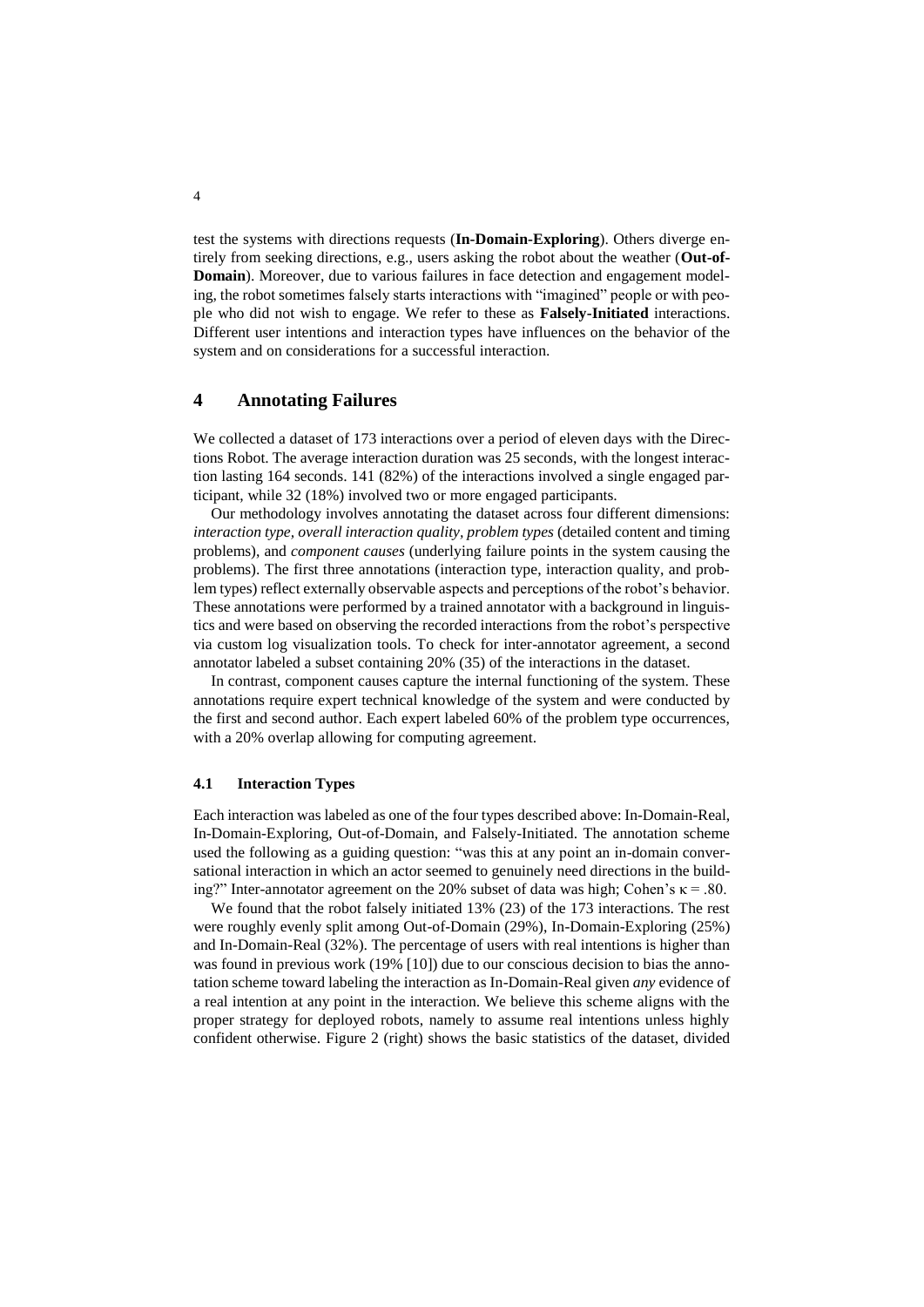| interactions<br>score<br>er of :<br>with :<br>Number | 60<br>50<br>40 | ×. |                                  | $IDR$ $IDE$ $IOD$ $IF$ |          | # Interactions | Avg<br>Length $(s)$ | Avg<br>Score |  |  |  |
|------------------------------------------------------|----------------|----|----------------------------------|------------------------|----------|----------------|---------------------|--------------|--|--|--|
|                                                      | 30             |    |                                  |                        | All      | 173 (100%)     | 25                  | 4.5          |  |  |  |
|                                                      | 20             |    |                                  | <b>IDR</b>             | 56 (32%) | 26             | 6.5                 |              |  |  |  |
|                                                      | 10             |    |                                  | <b>IDE</b>             | 43 (25%) | 42             | 4.1                 |              |  |  |  |
|                                                      |                |    |                                  |                        | OoD      | 51 (29%)       | 18                  | 3.3          |  |  |  |
|                                                      |                |    | <b>Interaction Quality Score</b> | 10<br>9<br>8           | FI       | 23 (13%)       |                     | 2.7          |  |  |  |

Figure 2. *Left: Histogram of interaction quality scores broken down by interaction type: In-Domain-Real (IDR), In-Domain-Exploring (IDE), Out-of-Domain (OoD), and False-Interaction (FI). Right: Table of interaction counts and durations.*

also by interaction types. Falsely initiated interactions stand apart in terms of duration, with a much shorter average length of 9 seconds.

#### **4.2 Interaction Quality**

The Interaction Quality annotation captures the overall performance of the robot in the interaction. Annotators viewed each interaction in its entirety and rated the robot's performance on a scale from 1 ("completely broken") to 10 ("perfect"). The annotator was instructed to take a holistic view as an external-observer view of the interaction and not focus solely on the robot's or participants' perspectives.

The average score across all interactions is 4.5. Assigning semantic meaning to absolute scores between the two endpoints of the scale is difficult, but we can make relative comparisons of average scores. As Figure 2 shows, the distribution of scores is bimodal, with 50% of interactions assigned less than or equal to 3 and 38% of interactions scoring greater than or equal to 7. Decomposition by interaction type (Figure 2) shows that scores vary across interaction types. Falsely initiated interactions receive the lowest average score (2.7), and in-domain interactions driven by a real need have the highest average score (6.5). We observe lower interaction quality when the nature of the interaction does not agree with the system goals, highlighting challenges with the system running in the wild. We assessed inter-annotator agreement by computing Spearman's ρ correlation coefficient for the ordinal scale ( $\rho$ =0.78).

#### **4.3 Problem Types**

The third annotation aims to provide an in-depth look at the problems that arise on a turn-by-turn basis during the interactions. Success in situated interactions hinges on producing the right responses with the right timing. We therefore annotate both content and timing problems. A content problem occurs when the robot's utterance is not appropriate given the current context, e.g., the robot misunderstands the user and provides directions to the incorrect destination. A timing problem occurs when the timing of the robot's utterance is incorrect, e.g., a robot starts speaking at a point when the user had not yet released the floor, overlapping with the user.

We segmented each interaction into units, each starting from the beginning of a system dialog act and extending until the start of the next. This segmentation resulted in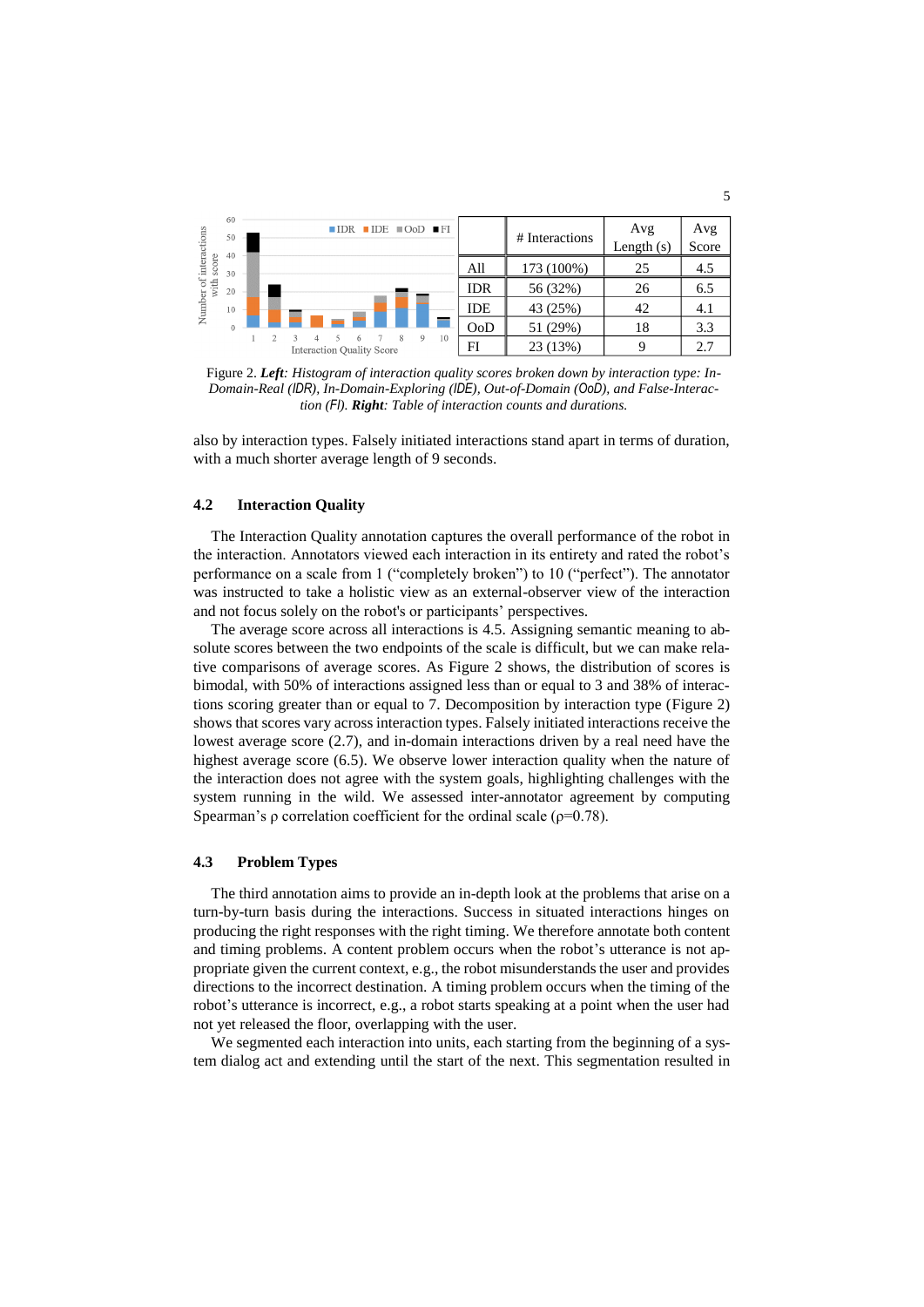995 total units. To assess each unit, annotators were asked: (1) "Was this the right time for the robot to speak?" and (2) "Was the content of this utterance appropriate?" Annotators were instructed to imagine the "gold standard" of what a competent human might do if they were stepping into the robot's place at that moment in the interaction. They were encouraged to consider the context of everything that had occurred prior, including previous errors and misunderstandings. Overall, 439 units (44%) were found to have a content problem and 277 units (28%) were found to have a timing problem. 154 units (15%) were labeled as problematic in both content and timing.

The annotation scheme for content problems contained thirteen sub-labels (a subset shown in Figure 4a). Frequent content problems include cases when the robot: asks the user to repeat themselves (*AskRepeat*); asks what the user needs after they had already specified that (*AskWhat*); asks the user for confirmations due to low speech recognition confidence (*Confirm*). The content of greetings and farewells can also be problematic when the robot attempts to engage users who do not wish to interact (*Initiate-FalseEngagement*) or when it attempts to interact with users who no longer wish to engage (*NoUserEngagement*, *MissingFarewell*).

The annotation scheme for timing problems had eleven sub-labels (subset shown in Figure 4b). These failures are often related to turn taking, such as pausing too long after the user stops speaking (*TooLongPause*). Conversely, the robot sometimes steals the conversational floor and talks over the user (*StealFloorSpeaking*). Timing can also be broken at the beginning and ending of engagements. False engagements may be triggered before any user wishes to engage (*InitiateFalseEngagement*) and disengaging farewells may come too late because the user has already left (*LateFarewell*).

We observed high annotator agreement on the labeling of individual content problems (Cohen's  $\kappa$  = 0.64), whereas agreement was slightly lower for the assessment of timing problems (Cohen's  $\kappa = 0.59$ ). Figure 4a and 4b shows the frequency of top content and timing problems broken down by interaction type. Falsely-Initiated interactions have the largest proportions of content (57%) and timing (57%) problems, while In-Domain-Real interactions exhibit the smallest (35% content, 24% timing). The type of the interaction affects the types of frequent content and timing problems. Individually, content and timing issues related to engagement appear to be most prevalent in the falsely initiated interactions, and content failures around confirmation appear more in In-Domain-Exploring interactions (15%) than In-Domain Real interactions (9%).

#### **4.4 Component Causes**

After all units were annotated for content and/or timing problems, the first and second authors annotated each problematic unit for the most likely cause of the indicated problem. This assessment required expert knowledge of the architecture and inner workings of the system. The system architecture (Figure 3) was abstracted into several pipelines, each comprising a number of components such as the face tracker, engagement model, dialog model, echo cancellation, voice activity detection, speech recognition, turn-taking model, etc. In any given turn, multiple system components may fail simultaneously. For feasibility of labeling and modeling, the expert annotator identified the earliest possible component in a pipeline that failed.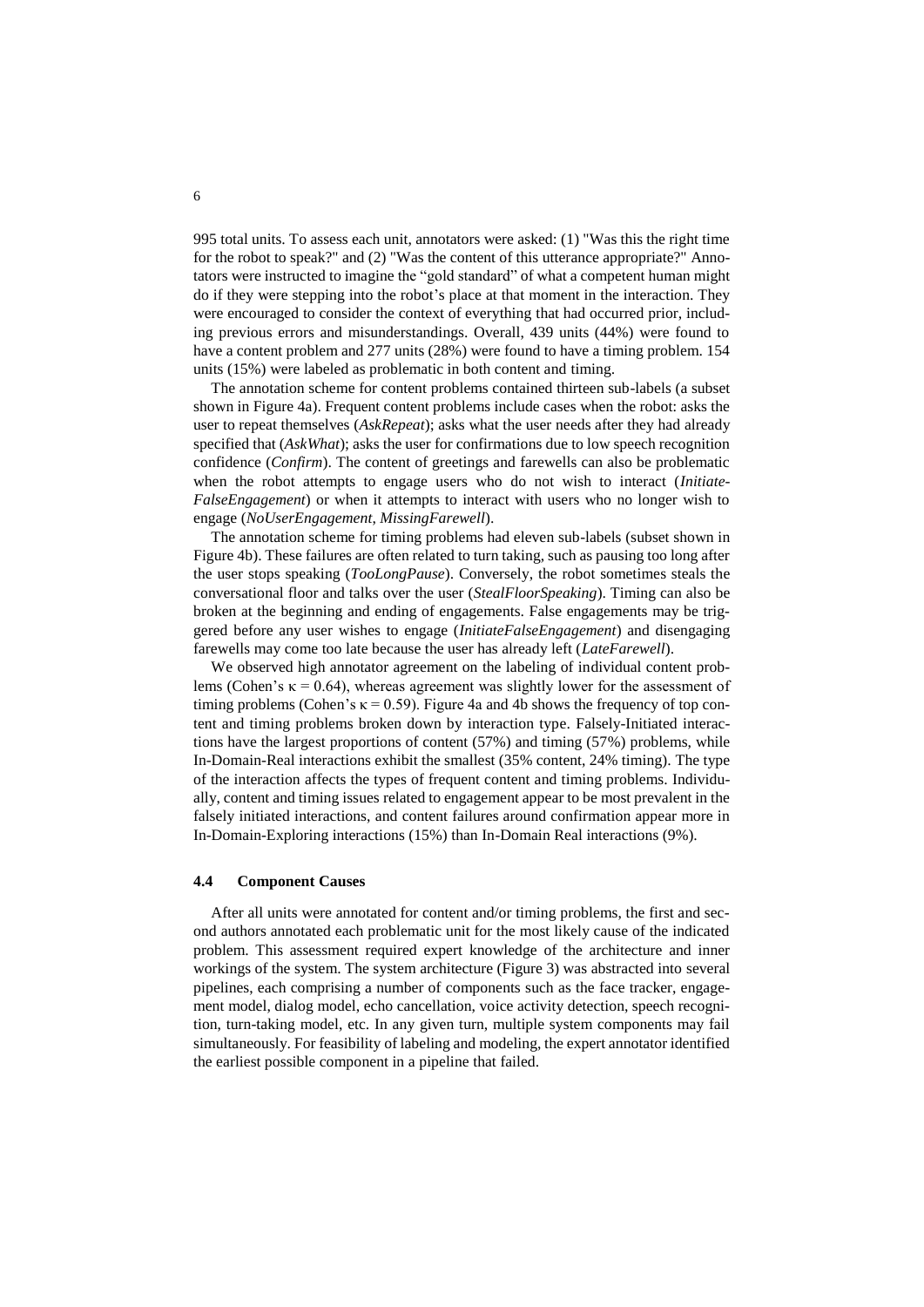

Figure 3. *Pipelines (gray boxes) of components (white boxes) comprising the system.*

Occasionally the robot disengages early without providing a farewell utterance, resulting in having no utterance unit to annotate. Because this is an important error to capture, the annotators were instructed to provide an additional indicator for the overall timing appropriateness of the robot's disengagement from each interaction: *TooEarly*, *TooLate*, *Good*, or *Other*. This assessment was highly subjective and ambiguous, resulting in low overall agreement (Cohen's  $\kappa = 0.19$ ). When we collapse the labels into *TooEarly* (31 interactions) and *NotTooEarly* (142 interactions), Cohen's κ increases to 0.52. This indicator is included in the list of component causes.

Figure 4c depicts the most common component causes, aggregated across both content and timing problems, and split by interaction type. Component failures in the engagement model, speech recognition, and the dialog model emerged as the most selected causes overall. The analyses show that the components that cause the most problems vary across interaction types. For example, failures in the engagement model were noted most often for falsely initiated interactions (44%). Speech recognition errors were much more prevalent in the other interaction types, particularly in the In-Domain-Exploring (12%) and Out-of-Domain (12%) interactions. This analysis of understanding how different components lead to problems for different interaction types can guide decisions about which components to invest in to improve performance. For example, if there is a higher cost of making mistakes for falsely initiated interactions, the best strategy would be to improve the engagement component.

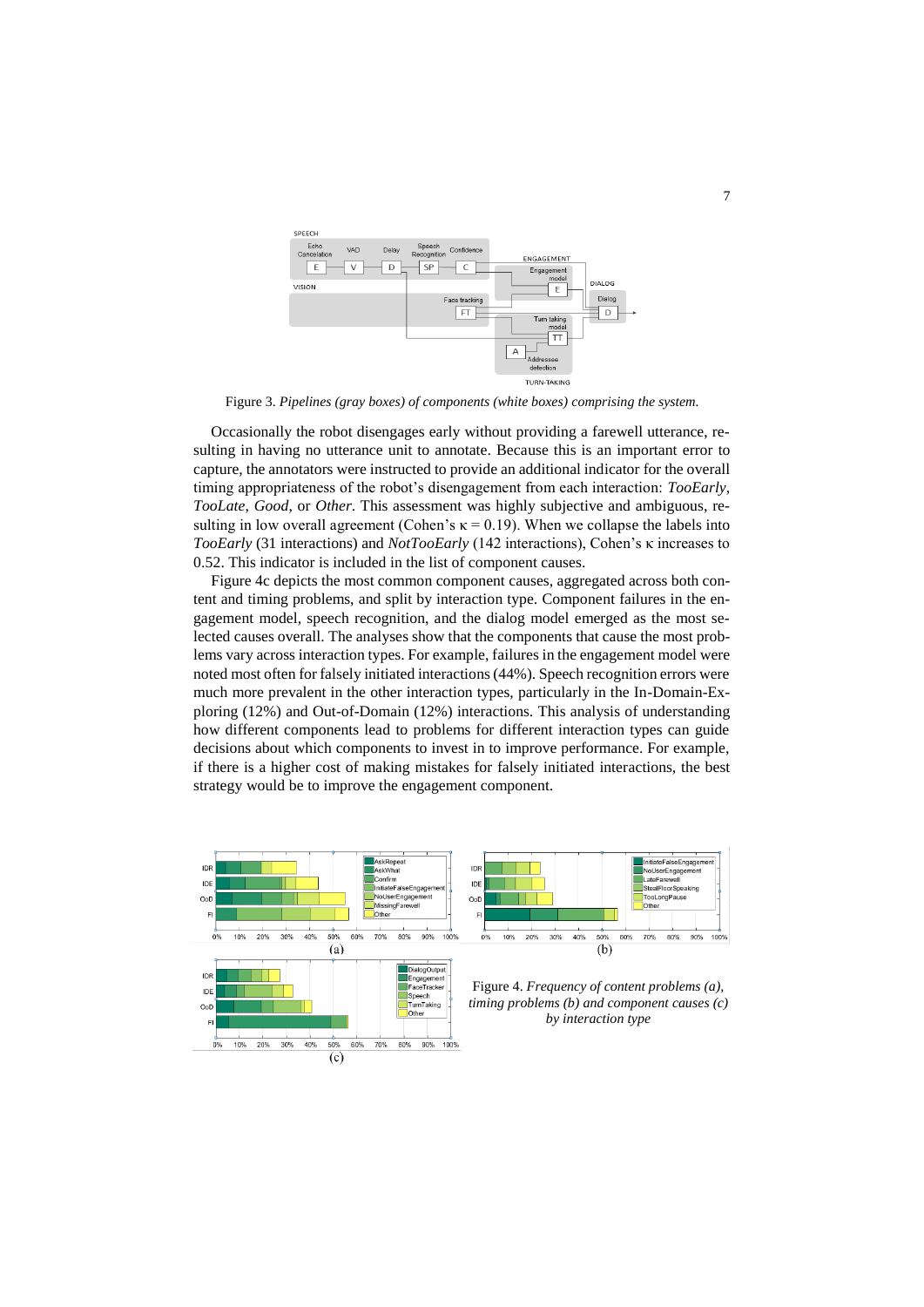|                                               | All<br>Intera-<br>ctions | <b>IDR</b> | <b>IDE</b> | OoD  | FI   |
|-----------------------------------------------|--------------------------|------------|------------|------|------|
| <b>Baseline</b>                               | 10.48                    | 8.74       | 7.23       | 9.49 | 8.76 |
| %Content                                      | 5.72                     | 5.39       | 4.77       | 4.58 | 6.64 |
| $%$ Timing                                    | 8.64                     | 8.04       | 7.48       | 6.89 | 7.53 |
| Speech                                        | 8.83                     | 6.25       | 5.17       | 8.46 | 8.76 |
| Engagement                                    | 9.03                     | 8.11       | 6.93       | 9.04 | 7.58 |
| $Speech + Engagement$                         | 6.66                     | 6.52       | 5.09       | 7.14 | 7.58 |
| Face Tracking                                 | 10.48                    | 8.63       | 6.33       | 8.86 | 8.76 |
| <b>Addressee Detection</b>                    | 10.30                    | 7.83       | 7.31       | 9.49 | 8.76 |
| All Components $+$<br><b>Interaction Type</b> | 4.65                     | 5.26       | 6.28       | 3.98 | 7.34 |

Table 1. *Mean squared error (MSE) from logistic regression models trained on various problem types and component failures, across interaction types.*

# **5 Explaining Interaction Quality**

We turn our attention next to understanding how types of problems and component failures affect the interaction score. We construct logistic regression models that predict the ordinal interaction quality score (scaled down to the 0-1 interval) from various problems indicators. We compute mean squared error (MSE) in a leave-one-out cross-validation process and compare with a baseline model that simply predicts the mean rating.

We begin by looking at how well the ratio of content and timing problems explain the overall quality score. The results, shown in Table 1, indicate that percentage of content problems in an interaction achieves a MSE of 5.72. The percentage of timing problems is less informative (MSE=8.64).

To determine which component failures are most informative for predicting the interaction score, we construct single variable models based on the percentage of failures from each component in the pipeline. The most informative component failures are Speech (MSE=8.83) and Engagement (MSE=9.03). Interestingly, when we add these two features together, we achieve a much better MSE of 6.66. A model that leverages all component causes, plus an indicator for the interaction type, achieves a mean squared error of 4.65. We can compare this model to how well the secondary annotator's scores predict the primary annotator's scores. On those 35 annotations, the secondary annotator achieves a prediction accuracy MSE of 4.14, while our model achieves MSE=3.67. Although our model performs well here, it is important to note that the model is trained on the primary annotator's scores (using the leave-one-out method) and that the rating task itself is subjective among human annotators.

We also train and test the same logistic regression models separately on each interaction type (Table 1). This analysis yields several interesting insights, e.g., that failures in the engagement component are particularly informative for falsely initiated interactions, failures in addressee detection are important for InDomain-Real interactions, and failures in face tracking are important when users are exploring the system.

Ideally, robots should be able to assess interaction quality during the interaction, rather than only at the very end, allowing it to take steps to improve the interaction or acknowledge that things are going wrong. To assess how this might be possible, we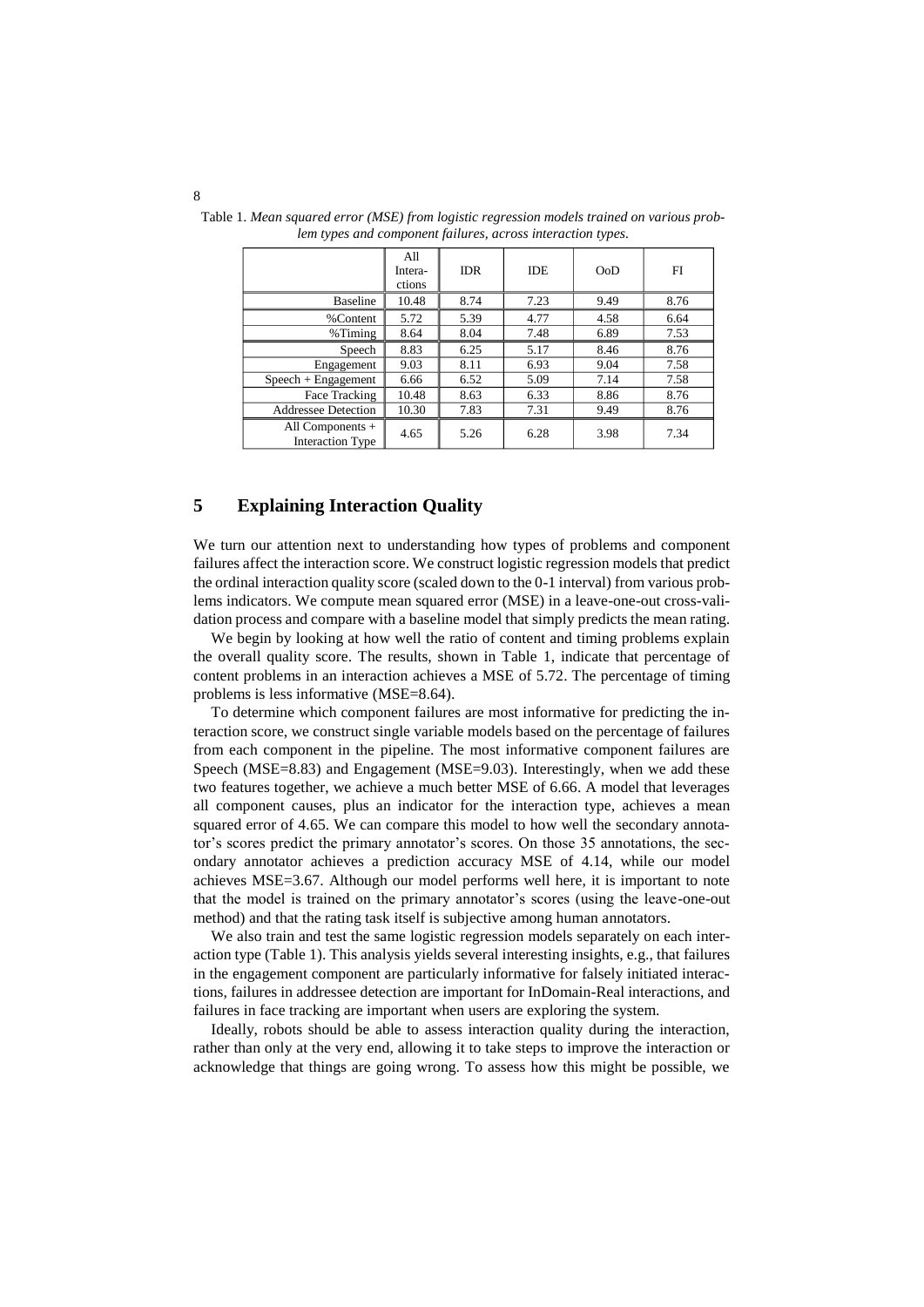

Figure 5. *Increasing prediction accuracy of the AllComponents+InteractionType Model from the first N units of the interaction. Baseline simply predicts the mean.*

applied our best performing model (AllComponents+InteractionType) to the first N units of interactions (Figure 5). Predictive power increases as more units are considered, but reasonable accuracy seems to be achievable approximately after five units.

### **6 Conclusion and Future Work**

We presented a methodology and study on error diagnosis in situated interactive systems. The methodology combines observer and system-expert annotations to collect signals about problems occurring in the interaction. We employ quantitative analyses and predictive modelling to study relationships among interaction types, problems, their causes, and overall interaction quality. Overall, we found that content problems have a stronger impact on overall performance than timing problems. The major identified causes of problems are failures in the speech recognition and engagement components. Models that consider all component failures, along with a feature indicating the type of interaction users are engaging in (real, exploring, out-of-domain, or false), reach a performance approaching that of another human annotator in predicting interaction quality.

The annotation-based methodology and study has several limitations that highlight future directions for research. First, the approach requires a large set of detailed annotations from both observers and system-experts. Our experience indicates that these annotation efforts could be further streamlined. Future work may investigate automating some of these annotations via machine learning. Since different interaction types exhibit different profiles of failures and causes, another future direction is developing automated methods for inferring the interaction type at runtime [10].

When identifying component causes, we have focused on the earliest component in the pipeline that fails. As highlighted in earlier research, problems in integrative systems may be caused simultaneously by multiple components [2]. Due to entanglement issues and non-monotonic error propagation, fixing a component early in a pipeline does not necessarily lead to improved system performance. Furthermore, from the user's perspective, the critical failure point might not align with the component identified by our methodology. Future work is needed to understand how the methodology can be applied iteratively to address these issues.

The annotations of interaction quality and problem types rely on a third-person view rather than a first-person view, which would require direct user input and might differ. For example, an exploring user might be satisfied with the interaction even in the presence of content failures but an external observer might rate the interaction poorly. Future work can aim to understand how these views differ and design interaction methods for capturing the first-person assessment without overburdening users.